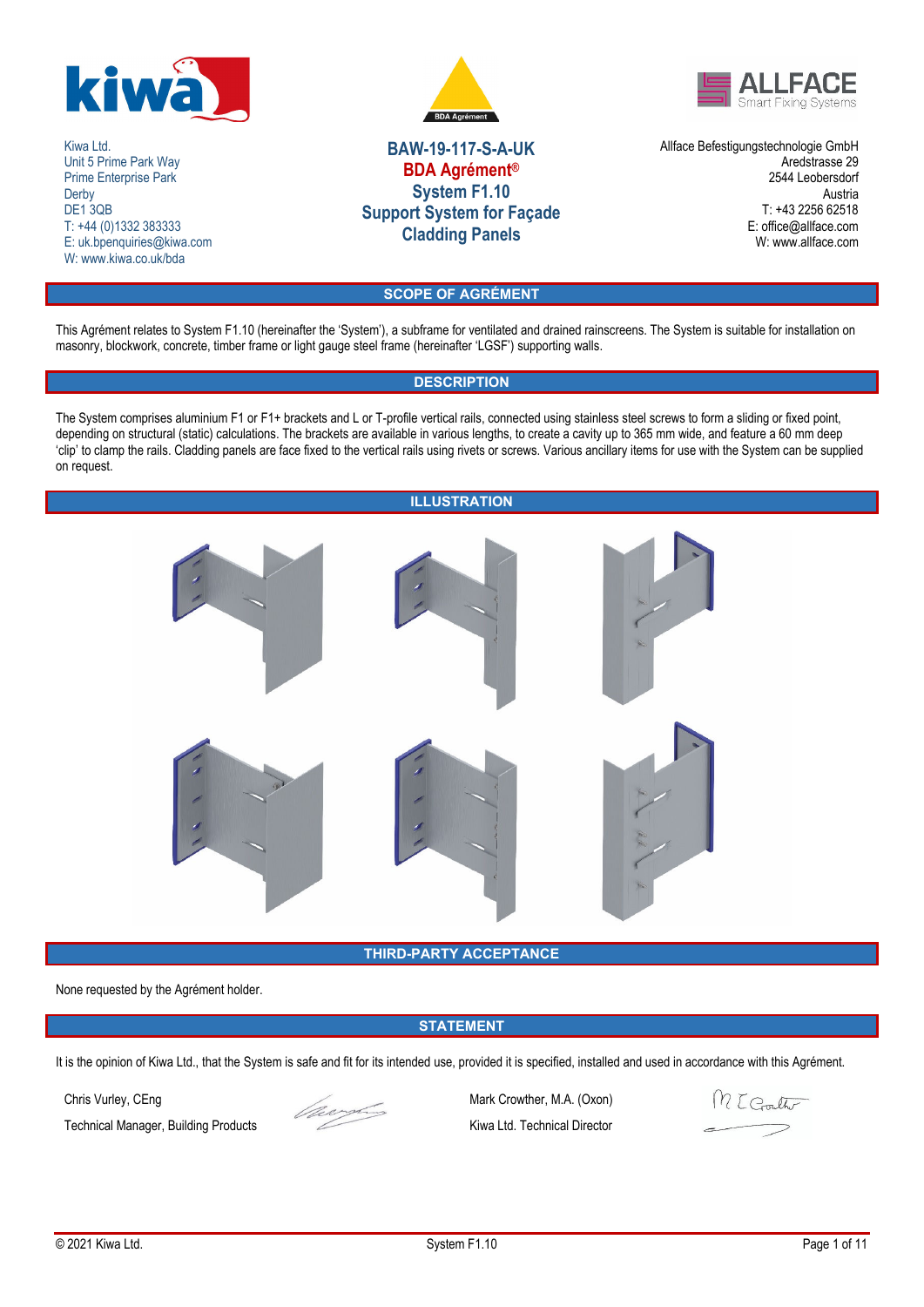## **SUMMARY OF AGRÉMENT**

This document provides independent information to specifiers, building control personnel, contractors, installers and other construction industry professionals considering the safety and fitness for the intended use of the System. This Agrément covers the following:

- Conditions of use;
- Production Control, Quality Management System and the Annual Verification Procedure;
- System components and ancillary items, points of attention for the Specifier and examples of details;
- Installation;
- Independently assessed System characteristics and other information;
- Compliance with national Building Regulations, other regulatory requirements and Third-Party Acceptance, as appropriate;
- Sources.

## **MAJOR POINTS OF ASSESSMENT**

**Strength** - the System has adequate strength to resist wind loads normally encountered in the UK (see section 2.2.10).

Fire performance - the System components are classified as European Classification A1, in accordance with BS EN 13501-1 (see section 2.2.11).

**Durability** - the System shall have a service life durability equivalent to that of the building into which it is incorporated (see section 2.2.12).

**UKCA and CE marking** - the Agrément holder has responsibility for conformity marking in accordance with all relevant British and European Product Standards (see section 2.2.13).

## **CONTENTS**

#### **Chapter 1 - General considerations**

- 1.1 Conditions of use
- 1.2 Production Control and Quality Management System
- 1.3 Annual Verification Procedure continuous surveillance

## **Chapter 2 - Technical assessment**

- 2.1 System components and ancillary items
- 2.2 Points of attention to the Specifier
- 2.3 Examples of details
- 2.4 Installation
- 2.5 Independently assessed System characteristics

#### **Chapter 3 - CDM, national Building Regulations and Third-Party Acceptance**

3.1 - The Construction (Design and Management) Regulations 2015 and The Construction (Design and Management) Regulations (Northern Ireland) 2016

- 3.2 The national Building Regulations
- 3.3 Third-Party Acceptance
- **Chapter 4 Sources**
- **Chapter 5 Amendment history**
- **Chapter 6 Conditions of use**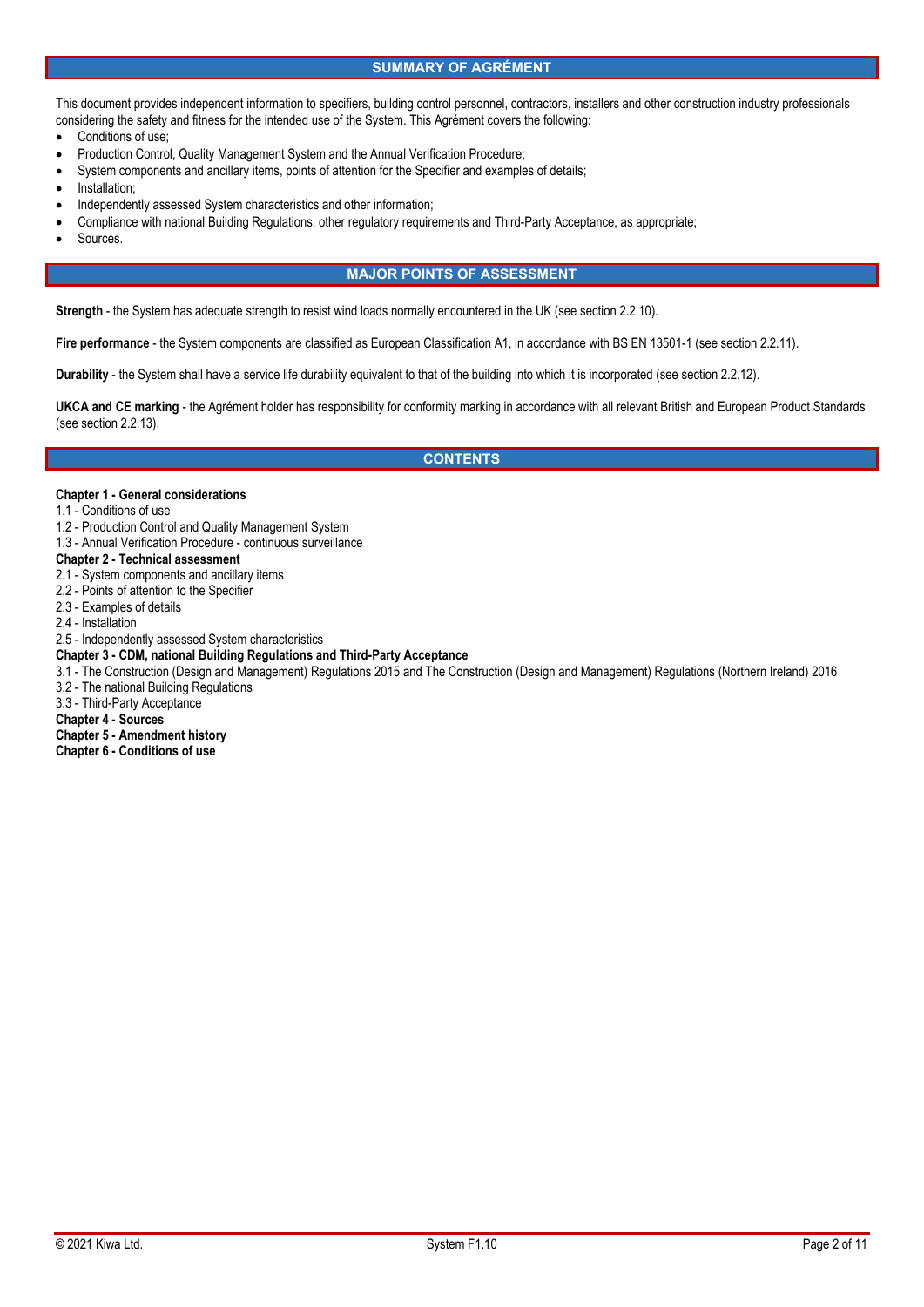### **1.1 - CONDITIONS OF USE**

### **1.1.1 Design considerations**

See section 2.2.

#### **1.1.2 Application**

The assessment of the System relates to its use in accordance with this Agrément and the Agrément holder's requirements.

#### **1.1.3 Assessment**

Kiwa Ltd. has assessed the System in combination with relevant test reports, technical literature, the Agrément holder's quality plan, DoPs and site visit as appropriate.

#### **1.1.4 Installation supervision**

The quality of installation and workmanship must be controlled by a competent person who must be an employee of the installation company.

The System shall be installed strictly in accordance with the instructions of the Agrément holder and the requirements of this Agrément.

#### **1.1.5 Geographical scope**

The validity of this document is limited to England, Wales, Scotland and Northern Ireland, with due regard to Chapter 3 of this Agrément (CDM, national Building Regulations and Third-Party Acceptance).

#### **1.1.6 Validity**

The purpose of this BDA Agrément® is to provide for well-founded confidence to apply the System within the Scope described. The validity of this Agrément is three years after the issue date, and as published on www.kiwa.co.uk/bda.

## **1.2 - PRODUCTION CONTROL AND QUALITY MANAGEMENT SYSTEM**

Kiwa Ltd. has determined that the Agrément holder fulfils all obligations in relation to this Agrément, in respect of the System.

The initial audit demonstrated that the Agrément holder has a satisfactory Quality Management System (QMS) and is committed to continuously improving their quality plan. Document control and record-keeping procedures were deemed satisfactory. A detailed Production Quality Specification (PQS) has been compiled to ensure traceability and compliance under the terms of this Agrément.

## **1.3 - ANNUAL VERIFICATION PROCEDURE - CONTINUOUS SURVEILLANCE**

To demonstrate that the System conforms with the requirements of the technical specification described in this Agrément, an Annual Verification Procedure has been agreed with the Agrément holder in respect of continuous surveillance and assessment, and auditing of the Agrément holder's QMS.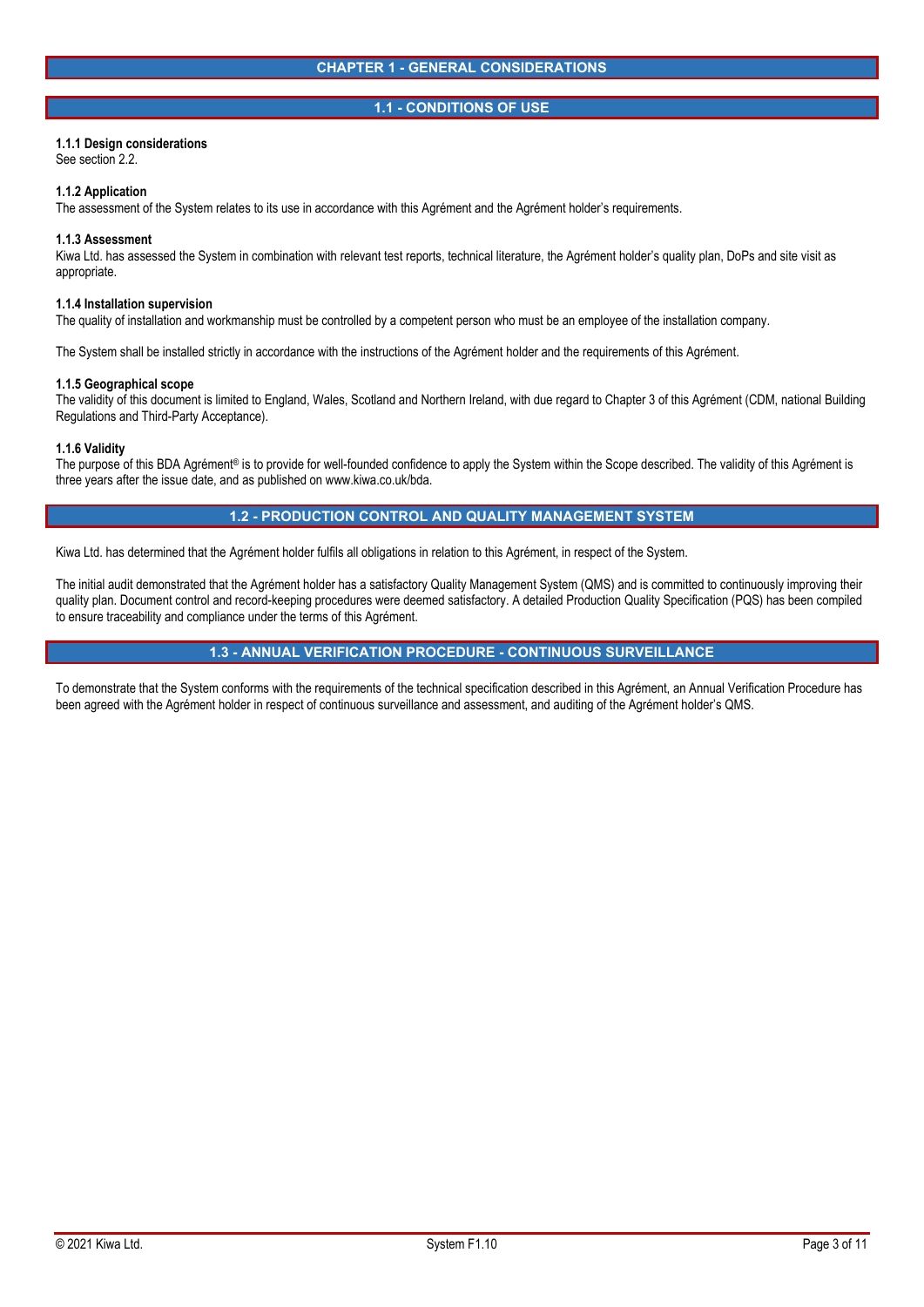## **CHAPTER 2 - TECHNICAL ASSESSMENT**

This Agrément does not constitute a design guide for the System. It is intended as an assessment of safety and fitness for purpose only.

## **2.1 - SYSTEM COMPONENTS AND ANCILLARY ITEMS**

## **2.1.1 Components included within the scope of this Agrément**

The following components are integral to the use of the System:

#### **Table 1** - System components

| <b>Item</b> | <b>Type</b>         | <b>Description</b>                                                                                                                                                                                                                                                                                   | Article number    | Length<br>(mm)   | Width<br>(mm) | Height<br>(mm) | <b>Thickness</b><br>(mm) |
|-------------|---------------------|------------------------------------------------------------------------------------------------------------------------------------------------------------------------------------------------------------------------------------------------------------------------------------------------------|-------------------|------------------|---------------|----------------|--------------------------|
|             |                     |                                                                                                                                                                                                                                                                                                      | F1.035X3          | 35               |               |                |                          |
|             |                     |                                                                                                                                                                                                                                                                                                      | F1.050X3          | 50               |               |                |                          |
|             |                     |                                                                                                                                                                                                                                                                                                      | F1.080X3          | 80               |               |                |                          |
|             |                     |                                                                                                                                                                                                                                                                                                      | F1.100X3          | 100              |               |                |                          |
|             |                     | untreated EN AW-6060 T66 aluminium alloy                                                                                                                                                                                                                                                             | F1.115X3          | 115              |               |                |                          |
|             |                     | bracket, in accordance with BS EN 573-3,                                                                                                                                                                                                                                                             | F1.135X3          | $\overline{135}$ |               |                |                          |
|             | F <sub>1</sub>      | with three slots (default for the UK): 1 x                                                                                                                                                                                                                                                           | F1.150X3          | 150              | 65            | 90             |                          |
|             |                     | 11 mm and $2 \times 6.5$ mm. The tip of the                                                                                                                                                                                                                                                          | F1.185X3          | 185              |               |                | 4                        |
|             |                     | bracket has 5.1 mm diameter holes and<br>18 mm slots to create fixed or sliding point-                                                                                                                                                                                                               | F1.200X3          | 200              |               |                |                          |
|             |                     | connections with rails                                                                                                                                                                                                                                                                               | F1.220X3          | 220              |               |                |                          |
|             |                     |                                                                                                                                                                                                                                                                                                      | F1.235X3          | 235              |               |                |                          |
|             |                     |                                                                                                                                                                                                                                                                                                      | F1.255X3          | 255              |               |                |                          |
|             |                     |                                                                                                                                                                                                                                                                                                      | F1.285X3          | 285              |               |                |                          |
|             |                     |                                                                                                                                                                                                                                                                                                      | F1.320X3          | 320              |               |                |                          |
| bracket     | $F1+$               | untreated EN AW-6060 T66 aluminium alloy<br>bracket, in accordance with BS EN 573-3,<br>with five slots (default for the UK): 3 x<br>6.5 mm and $2 \times 11$ mm. The tip of the<br>bracket has 5.1 mm diameter holes and<br>18 mm slots to create fixed or sliding point-<br>connections with rails | F1+035X5          | 35               |               | 175            | 4                        |
|             |                     |                                                                                                                                                                                                                                                                                                      | F1+050X5          | 50               |               |                |                          |
|             |                     |                                                                                                                                                                                                                                                                                                      | F1+080X5          | 80               | 65            |                |                          |
|             |                     |                                                                                                                                                                                                                                                                                                      | F1+100X5          | 100              |               |                |                          |
|             |                     |                                                                                                                                                                                                                                                                                                      | F1+115X5          | 115              |               |                |                          |
|             |                     |                                                                                                                                                                                                                                                                                                      | F1+135X5          | $\overline{135}$ |               |                |                          |
|             |                     |                                                                                                                                                                                                                                                                                                      | F1+150X5          | 150              |               |                |                          |
|             |                     |                                                                                                                                                                                                                                                                                                      | F1+185X5          | 185              |               |                |                          |
|             |                     |                                                                                                                                                                                                                                                                                                      | F1+200X5          | 200              |               |                |                          |
|             |                     |                                                                                                                                                                                                                                                                                                      | F1+220X5          | 220              |               |                |                          |
|             |                     |                                                                                                                                                                                                                                                                                                      | F1+235X5          | 235              |               |                |                          |
|             |                     |                                                                                                                                                                                                                                                                                                      | F1+255X5          | 255              |               |                |                          |
|             |                     |                                                                                                                                                                                                                                                                                                      | F1+285X5          | 285              |               |                |                          |
|             |                     |                                                                                                                                                                                                                                                                                                      | F1+320X5          | 320              |               |                |                          |
|             |                     | untreated EN AW-6063 T66 aluminium alloy                                                                                                                                                                                                                                                             | A-L04004020       | 40<br>40<br>6000 |               | 40             | $\overline{2}$           |
| rail        | L-profile           | rail, in accordance with BS EN 573-3, for                                                                                                                                                                                                                                                            | A-L04006020       |                  |               | 60             | $\overline{2}$           |
|             |                     | intermediate support of cladding panels                                                                                                                                                                                                                                                              | A-L06006020       |                  | 60            | 60             |                          |
|             |                     | untreated EN AW-6063 T66 aluminium alloy                                                                                                                                                                                                                                                             | A-T07006020       | 70               |               | 60             | 2                        |
|             | T-profile           | rail, in accordance with BS EN 573-3, for                                                                                                                                                                                                                                                            | A-T10006020       | 6000             | 100           | 60             | $\overline{2}$           |
|             |                     | edge support of cladding panels along a<br>vertical edge                                                                                                                                                                                                                                             | A-T12006020       |                  | 120           | 60             | $\overline{2}$           |
| fixing      | Würth/ZEBRA<br>Pias | A2 stainless steel self-drilling screw, 4.8 mm<br>diameter to connect rail and bracket                                                                                                                                                                                                               | S-SKT4480190.A2.W | 19               |               |                |                          |

## **2.1.2 Ancillary items falling outside the scope of this Agrément**

Ancillary items detailed in this section can be used in conjunction with the System but fall outside the scope of this Agrément:

|  |  | <b>Table 2 - Ancillary items</b> |  |
|--|--|----------------------------------|--|
|--|--|----------------------------------|--|

| Item      | Type                      | <b>Description</b>                                                                                                                      | Article number                        | Width<br>(mm) | Height<br>(mm) | <b>Thickness</b><br>(mm) |
|-----------|---------------------------|-----------------------------------------------------------------------------------------------------------------------------------------|---------------------------------------|---------------|----------------|--------------------------|
|           |                           | polythene pad to mitigate thermal bridges,<br>suitable for use with F1 brackets; indicative<br>thermal conductivity of 0.40 - 0.49 W/mK | I.F1.CNM (single insulator)           | 71.2          | 97             | 5                        |
|           | F <sub>1</sub>            |                                                                                                                                         | I.F1.CAM (pre-assembled with bracket) | 71.2          | 97             | 5                        |
| insulator |                           | polythene pad to mitigate thermal bridges,                                                                                              | I+F1.CNM (single insulator)           | 71.2          | 182            | 5                        |
|           | $F1+$                     | suitable for use with F1+ brackets; indicative<br>thermal conductivity of 0.40 - 0.49 W/mK                                              | I+F1.CAM (pre-assembled with bracket) | 71.2          | 182            | 5                        |
| strip     |                           | for strengthening the exterior/outward/outer<br>corner of cladding panels                                                               | A-L04006020                           |               |                |                          |
|           | Ejot JT3-2-<br>4.9x70-E16 | self-drilling anchor to connect bracket &<br>timber stud                                                                                | S-SKT0490700.A2                       |               |                |                          |
| fixing    | Fischer SXR<br>10x60 FUS. | anchor to connect bracket & concrete                                                                                                    | D-SXR10x60FUS                         |               |                |                          |
|           | Fischer SXR<br>10x80 FUS  | substrate                                                                                                                               | D-SXR40x80FUS                         |               |                |                          |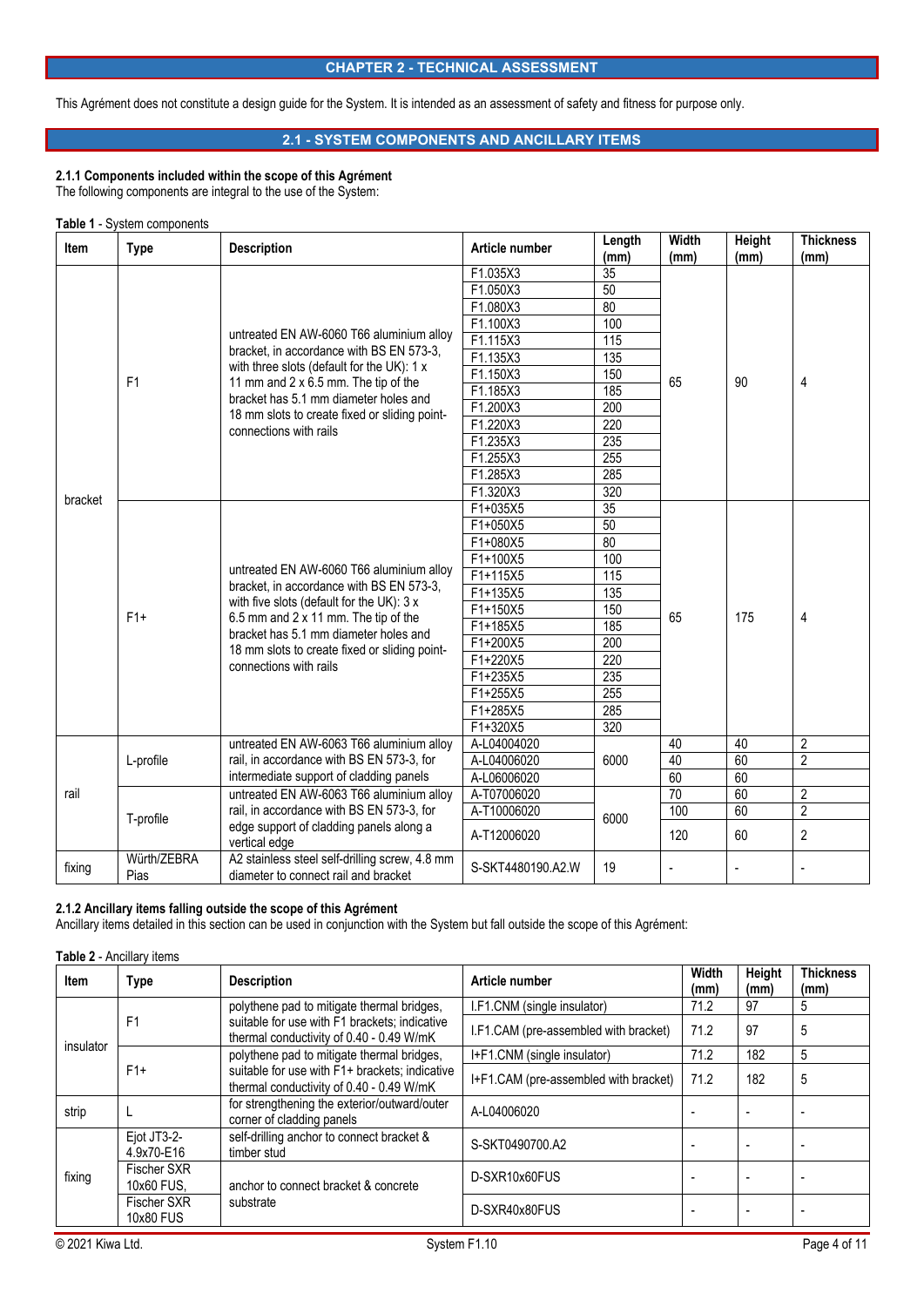## **2.2 - POINTS OF ATTENTION TO THE SPECIFIER**

#### **2.2.1 Design responsibility**

A Specifier may undertake a project-specific design, in which case it is recommended that the Specifier co-operates closely with the Agrément holder. The Specifier or installing contractor is responsible for the final as-built design.

#### **2.2.2 Applied building physics (heat, air, moisture)**

A competent specialist shall check the hygrothermal behaviour of a project specific design incorporating the System and, if necessary, can offer advice in respect of improvements to achieve the final specification. The Specialist can be either a qualified employee of the Agrément holder or a suitably qualified consultant (in which case it is recommended that the consultant Specialist co-operates closely with the Agrément holder).

#### **2.2.3 General design considerations**

The supporting wall shall have adequate strength and stiffness. This shall be verified by a qualified structural engineer.

The Structural Engineer shall confirm the System can resist wind loads and System self-weight. The Structural Engineer shall take into account expansion joints, differential movement (e.g. for timber frame supporting walls) and linear thermal expansion of the System. Wind actions shall be calculated in accordance with BS EN 1991-1-4.

The Agrément holder can provide several services to aid with the design:

- structural analysis and calculations of quantities and costs;
- installation drawings;
- CAD drawings of system details.

The strength of connections to the supporting wall as reported in this Agrément only applies to the connections as tested. In practice, the strength of these connections can vary between each project-specific design and may vary from the reported values. Assessment of the structural performance of the System shall be carried out by a qualified structural engineer to confirm that the System can resist the design wind loads, can safely transfer loads to the building and can accommodate all anticipated thermal movements without damage.

Fixings for brackets that differ from those detailed in this Agrément may only be specified if test reports from an accredited laboratory confirm the pull and shear strength of the fixings is adequate for the design wind loads and self-weight of the System.

The System shall be designed in accordance with the guidance of the Agrément holder.

## **2.2.4 Project-specific design considerations**

The project-specific design shall:

- take into account the required service life and the exposure conditions see section 2.2.12;
- take into account the requirements of the national Building Regulations see section 3.2;
- be based on structural calculations considering specific conditions and situations.

The Agrément holder shall be provided with an 'execution specification' in accordance with BS EN 1090-3, including the execution class (EXC) (if no execution class is specified, EXC2 applies). Refer to Clause 4 and Annex A of BS EN 1090-3 for guidance on execution specification requirements.

The length/depth of brackets shall be selected based upon:

- thermal insulation thickness;
- required air gap (minimum 25 mm for cladding panels with sealed joints or 50 mm for cladding panels with open joints);
- insulator thickness;
- insertion depth of rails within bracket clamp.

The thermal conductivity of brackets is 160 W/mK. Thermal bridging can be limited by surrounding brackets with thermal insulation and/or by using insulators.

The effect of the System on the U-value of an external wall is negligible.

No pre-installation survey is required.

#### **2.2.5 Permitted applications**

Only applications designed according to the specifications given in this Agrément are permitted. In each case, the Specifier and Installer shall co-operate closely with the Agrément holder.

#### **2.2.6 Installer competence level**

The System shall be installed strictly in accordance with the instructions of the Agrément holder and the requirements of this Agrément.

Installation can be undertaken by competent persons experienced in this sort of work.

#### **2.2.7 Delivery, storage and site handling**

The System is delivered to site in suitable packaging, bearing the System name, the Agrément holder's name and the BDA Agrément® logo incorporating the number of this Agrément.

Prior to installation, store the System components in accordance with the Agrément holder's requirements. When required, particular care shall be taken to: avoid exposure to direct sunlight for extended periods of time;

- avoid exposure to high or low temperatures for extended periods of time;
- store in a well-ventilated covered area to protect from rain, frost and humidity;
- store away from possible ignition sources.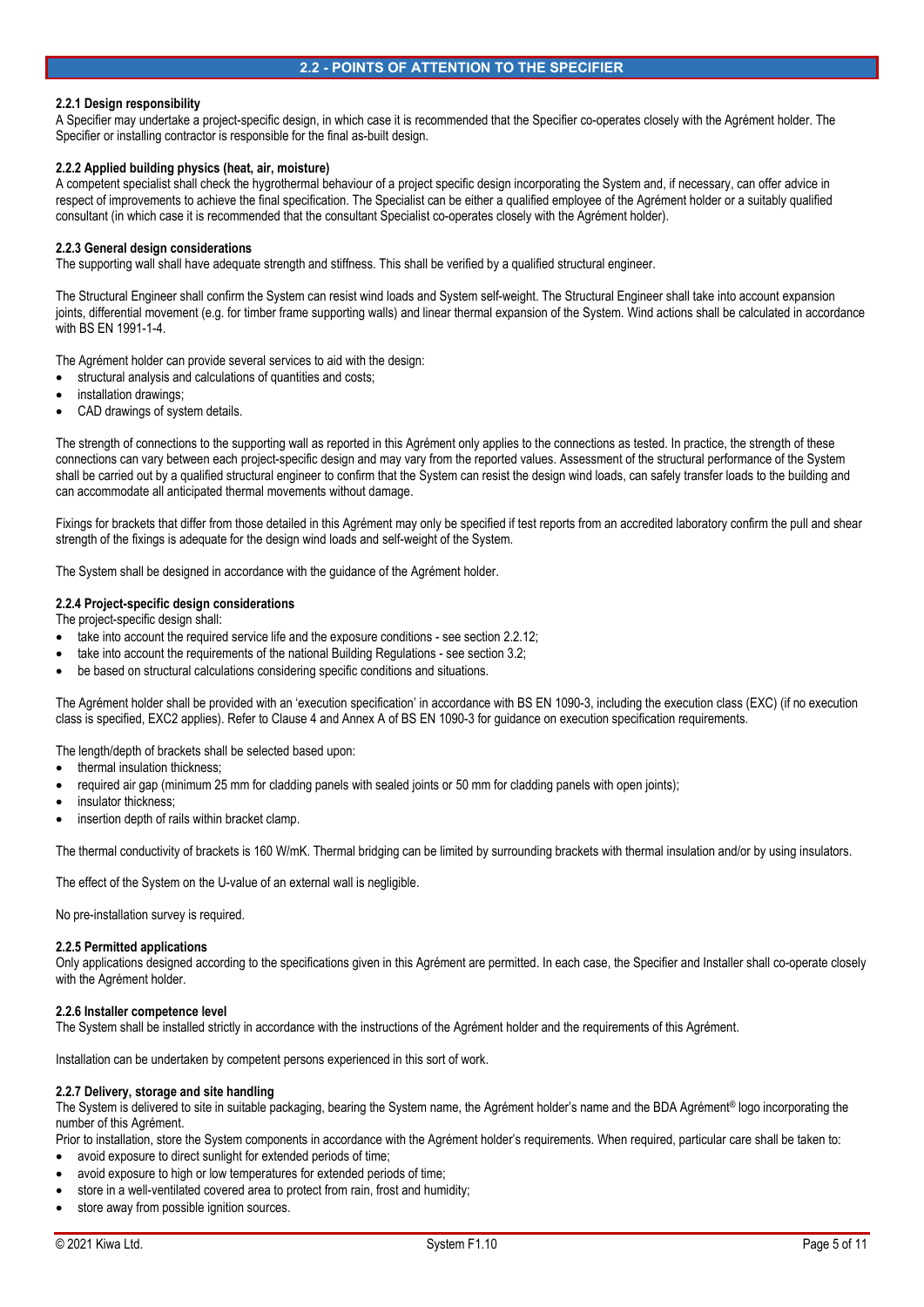## **2.2.8 Maintenance and repair**

Once installed, the System does not require maintenance. Consult the Agrément holder for advice in respect of repairs.

#### **Performance factors in relation to the Major Points of Assessment**

#### **2.2.10 Strength**

Wind loads shall be calculated in accordance with BS EN 1991-1-4. Due consideration shall be given to the higher-pressure coefficients applicable to the corners of a building.

Report all site-specific conditions that can affect the wind load calculations:

- location;
- building height;
- situation.

The situation relates to:

- the building plan;
- slenderness;
- orography;
- displacement height (hdis);
- funnelling.

Table 3 reports design values for the strength of various bracket and fixing combinations. The design values reported are indicative of performance and only valid for the connections as tested. Testing has been conducted in accordance with EAD 090062-04-0404, Annex L and evaluated in accordance with Annex N. System and fixing combinations other than those shown in Table 3 require testing.

#### **Table 3** - Test programme and illustrative design strength of brackets

|                     |                | <b>Fixing</b>                           | <b>Horizontal loads</b> |                    | <b>Vertical loads</b> |                    |
|---------------------|----------------|-----------------------------------------|-------------------------|--------------------|-----------------------|--------------------|
| <b>Substrate</b>    | <b>Bracket</b> |                                         | Number of               | Design             | Number                | Design             |
|                     |                |                                         | tests                   | strength $R_d$ (N) | of tests              | strength $R_d$ (N) |
| LGSF (1.2 mm, S450) | F1.320X3       |                                         |                         | 2090               | 10                    | 505                |
|                     | F1+320X5       | Ejot JT3-3-6.3x50 (self-drilling screw) |                         | 2090^              |                       | 1010               |
| timber $(C24)$      | F1.320X3       | Ejot JT3-2-4.9x70 (self-drilling screw) |                         | 2295               |                       | 270                |
|                     | F1.320X3       |                                         |                         | 2760               |                       | 590                |
| concrete (C20/25)   | F1+320X5       | Fischer SXR-10/60 FUS                   |                         | 3705               |                       | 2395               |
|                     | F1.150X3       |                                         |                         | 2760               |                       | 1030               |

values determined by comparison with similar connections, not measurements

For the mean, characteristic and design strength values of the System see section 2.5.1.

The principal building engineer or principal contractor is responsible for selecting adequate fixings (anchors) and cladding fasteners (screws or rivets).

Testing a sample of the project-specific design in-situ by an accredited laboratory prior to System installation is strongly recommended by the Agrément holder.

The strength of T66 aluminium extruded profiles (EN AW-6060 (brackets) and EN AW-6063 (rails)) can be found in Table 3.2b of BS EN 1999-1-1.

#### **2.2.11 Fire performance**

The System is classified as European Classification A1 in accordance with Commission Decision 96/603/EC.

Brackets do not:

- contribute to the external fire spread;
- adversely affect the internal fire spread (structure).

Insulators cannot be classified as 'non-combustible', however will have a negligible effect on external fire spread due to their quantity, size and to the extent they are protected by brackets.

### **2.2.12 Durability**

The System shall have a service life durability equivalent to that of the building into which it is incorporated. The expected lifespan of the building itself should be at least 30-years.

Corrosion protection is dependent on the environment, the nature of the contact surfaces/connections and the fasteners.

The aluminium System components are untreated (no coating, no anodizing and no passivation); under normal atmospheric conditions no protective treatment is needed.

Identify the 'environmental characteristics' of the region as a whole (e.g. rural, industrial or marine). Consider the 'environmental characteristics' of the location (within the region) too if a significantly different 'microclimate' exists. These shall be recorded in the execution specification. The nature and extent of all protection measures for contact surfaces and fasteners shall be specified in the execution specification.

Recommendations and guidance for corrosion protection can be found in BS EN 1999-1-1 and BS EN 1090-3.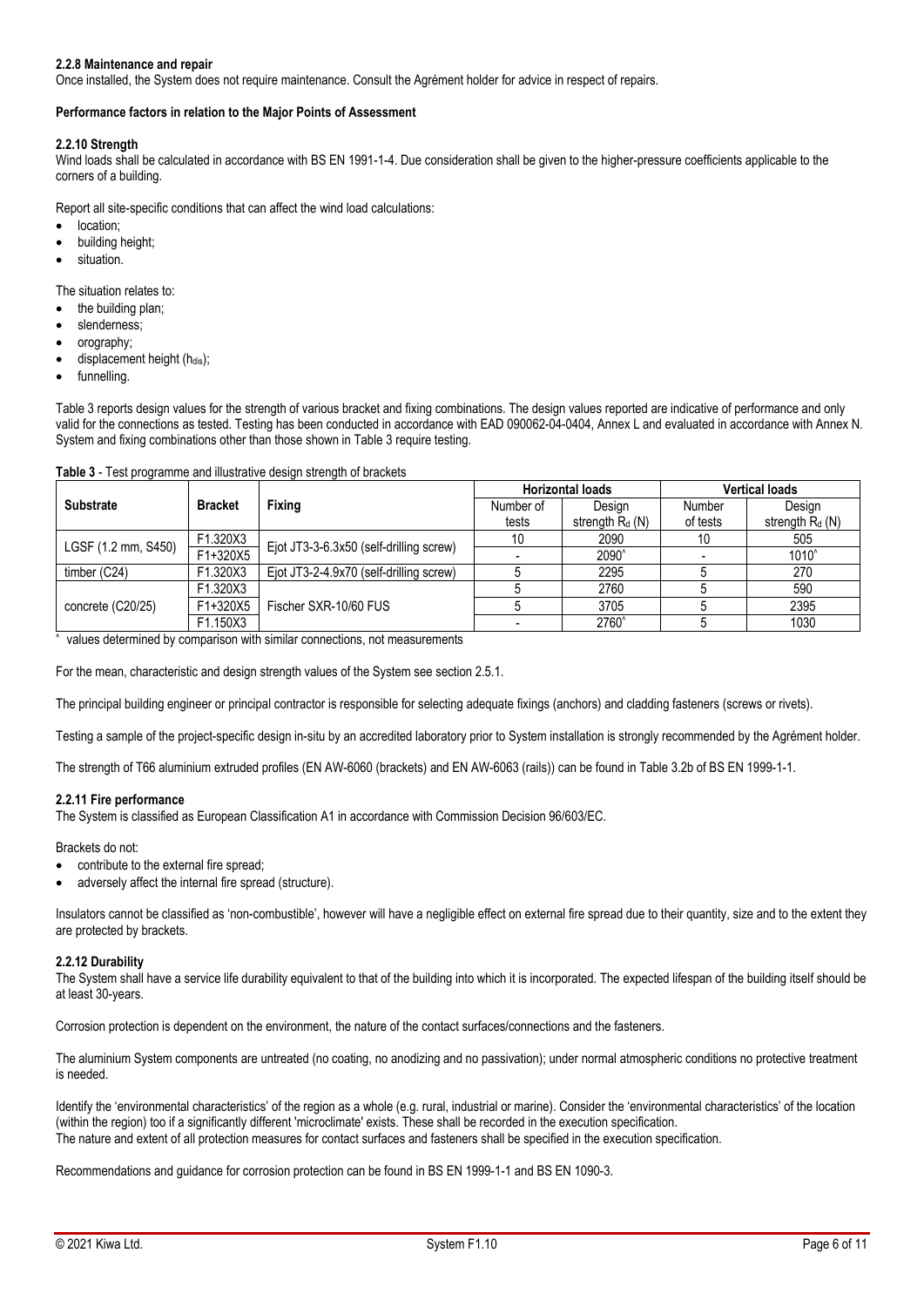For atmospheric exposure conditions relating to severe industrial/urban environments or to moderate or severe marine environments general points of attention are as follows:

- use insulators to avoid contact with concrete or masonry in an industrial or marine environment;
- avoid contact with soil;
- do not immerse aluminium components in water;
	- when specifying a rainscreen cladding system to be used in conjunction with the System, consider:
	- o some wood preservatives and timber species can damage to aluminium;
	- o fungicides and mould repellents may contain metal compounds which, under wet or damp conditions, could cause aluminium to corrode;
	- o cleaning materials with a pH below 5 or above 8 could cause aluminium to corrode;
	- o verify if insulation products (e.g. mineral wool or polyurethane) contain corrosive agents which may be detrimental to aluminium under moist conditions.

#### **2.2.13 UKCA and CE marking**

The British standard for the System is BS EN 1090-1.

## **2.3 - EXAMPLES OF TYPICAL DETAILS**

#### **Diagram 1** - Bracket F1 **Diagram 2** - Bracket F1+





**Diagram 3** - Insulators for F1 bracket (left) and F1+ bracket (right) **Diagram 4** - Vertical rails (L/T-profiles) - maximum dimensions











**Diagram 5** - Insertion of rails in brackets **Diagram 6** - Horizontal joint cladding panels/rails

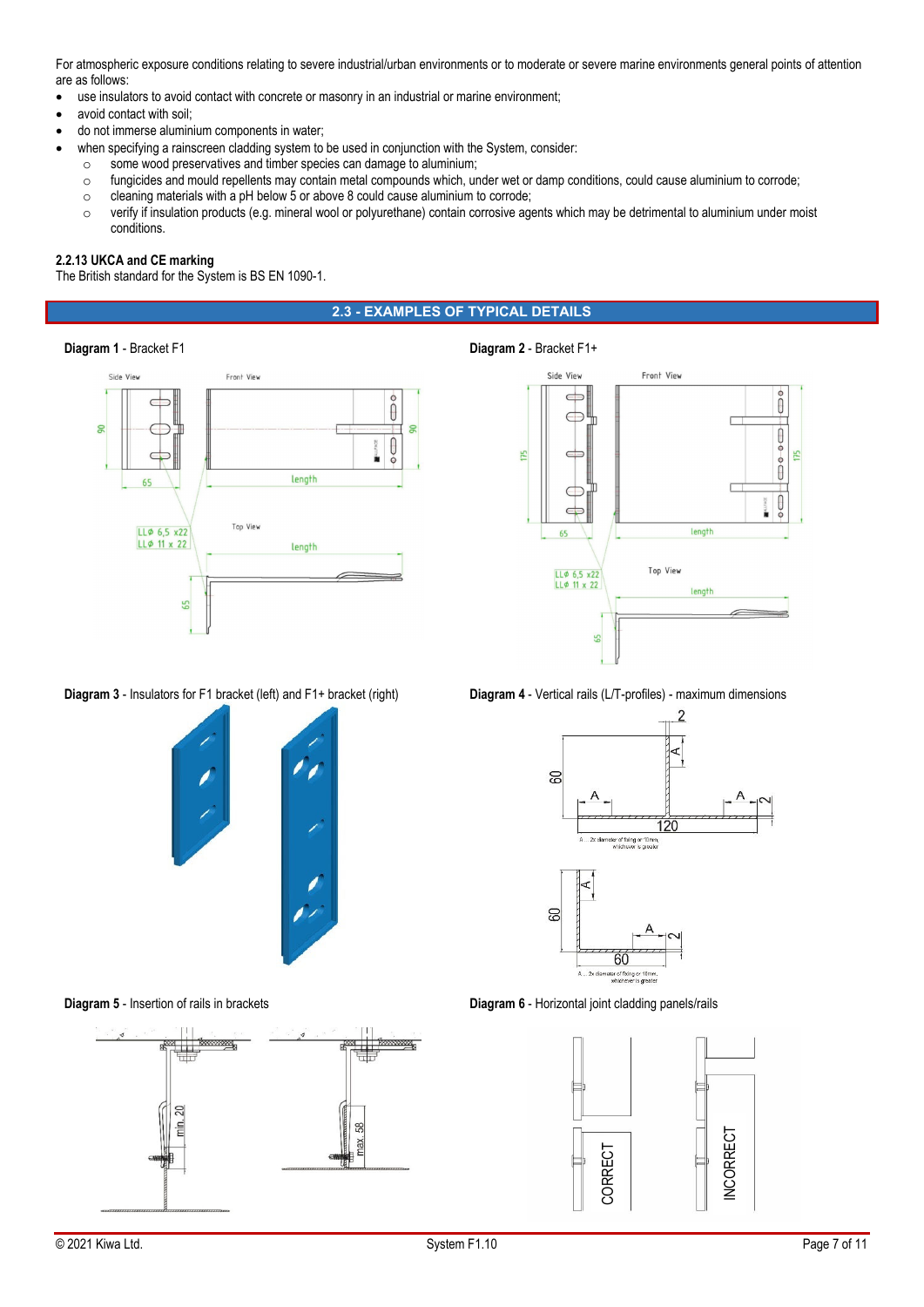The System shall be installed strictly in accordance with the instructions (hereinafter 'Installation Manual') of the Agrément holder and the requirements of this Agrément.

#### **2.4.1 Installer competence level**

See section 2.2.6.

**2.4.2 Delivery, storage and site handling**  See section 2.2.7.

### **2.4.3 Project-specific installation considerations**

The project-specific design is not determined by a pre-installation survey.

The Agrément holder calculates and designs the System based on drawings provided by the specifier or contractor.

The installing contractor shall verify the building dimensions correspond to the project-specific design as provided to the Agrément holder.

#### **2.4.4 Preparation**

The following considerations apply before starting the work:

- access to the construction site, parking and unloading of vehicles;
- storage of System components, tools and on-site transport from storage to supporting wall;
- installation of the System (e.g. via scaffolding or using (aerial) lifting equipment).

The following works shall be undertaken before the installation of the System:

• the supporting wall shall be structurally sound and airtight.

#### **2.4.5 Outline installation procedure**

The installation sequence can be found in full in the Agrément holder's Installation Manual.

The key sequence for installation is:

- install the brackets in conjunction with insulators, or use pieces of sheathing board as packers, to ensure correct alignment on uneven surfaces;
- when installing the System on a supporting wall of timber frame or LGSF construction, ensure the fixings pass into either the timber frame or LGSF sections;
- do not mount brackets directly to sheathing boards less than 18 mm thick;
- brackets can be mounted directly to sheathing boards a minimum of 18 mm thick when the pull-out strength of the specified fixings has been tested;
- check the brackets for level and alignment;
- clamp a rail first and only screw-fix a rail to a bracket after the rails are plumb;
- use all available 6.5 mm slots (either two or three) for timber frame and LGSF supporting walls; use all 11 mm slots (two for F1+ brackets) for concrete/masonry;
- check rails are inserted a minimum of 20 mm in the 'clip' feature of brackets;
- ensure the gap between rails is a minimum of 10 mm;
- refer to the project-specific design for the location of fixed points and sliding points and obey the maximum distance for cantilever of a rail.

Install thermal insulation boards preferably after installation of the System.

Compartment the cavity using horizontal cavity closers at each floor level and vertical cavity closers at specified positions.

#### **2.4.6 Finishing**

No finishing is required on completion of the installation.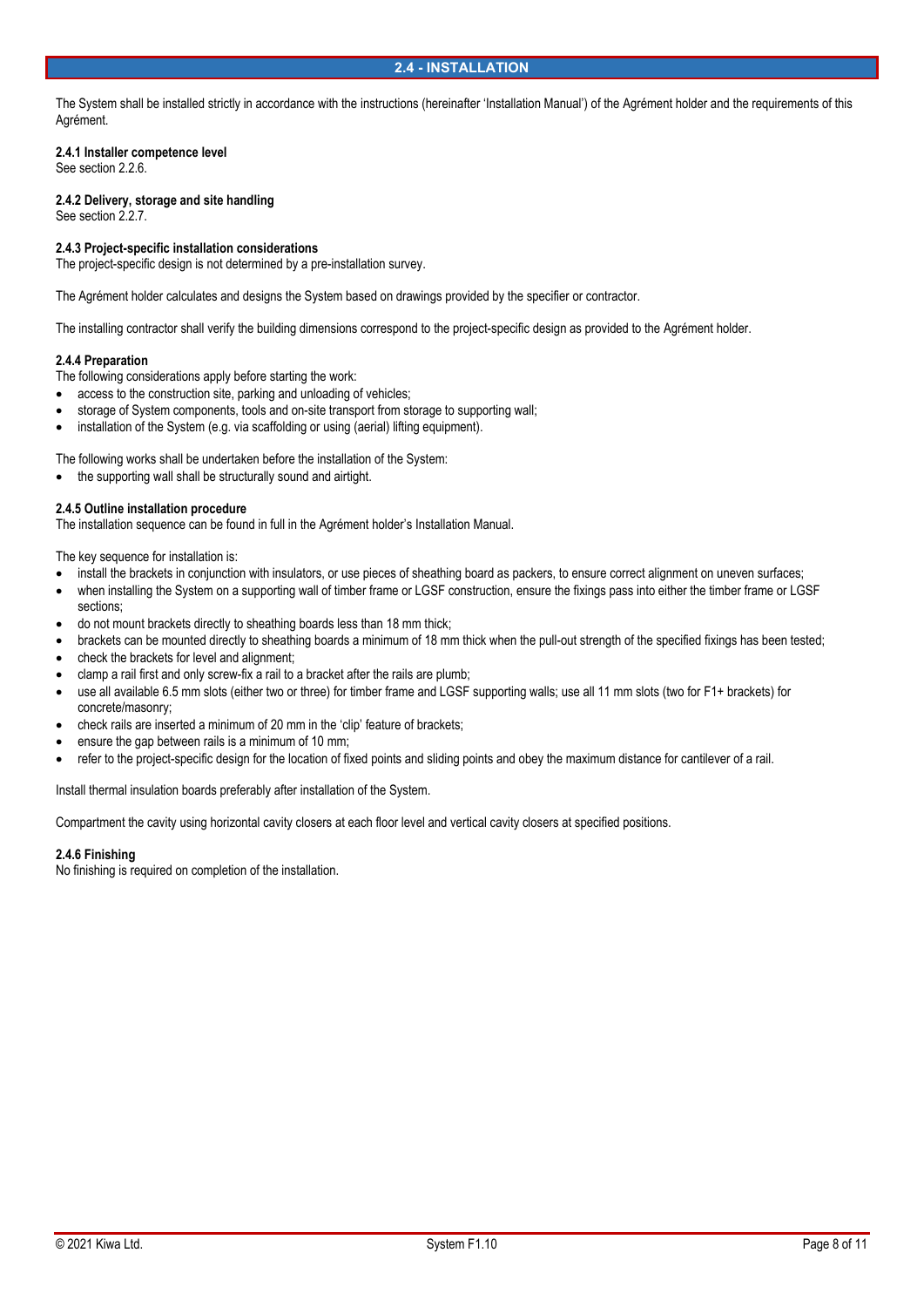## **2.5 - INDEPENDENTLY ASSESSED SYSTEM CHARACTERISTICS**

| 2.5.1 Strength             |                            |                                                       |                           |                      |  |
|----------------------------|----------------------------|-------------------------------------------------------|---------------------------|----------------------|--|
| <b>Test</b>                | <b>Standard</b>            | <b>Configuration or Component</b>                     | Result <sup>^</sup>       |                      |  |
|                            |                            | F1.320X3 on LGSF (1.2 mm thick, S450) supporting wall | F <sub>k</sub>            | 925N                 |  |
|                            |                            |                                                       | $\mathsf{F}_{\sf d}$      | 505N                 |  |
|                            |                            | F1+320X5 on LGSF (1.2 mm thick, S450) supporting wall | $F_d$                     | 1010 N <sup>**</sup> |  |
|                            |                            |                                                       | $F_m$                     | 560N                 |  |
|                            |                            | F1.320X3 on timber frame (C24) supporting wall        | F <sub>k</sub>            | 440 N                |  |
|                            |                            |                                                       | $F_d$                     | 270 N                |  |
|                            |                            |                                                       | $F_m$                     | 2960 N               |  |
| vertical load (shear)      | EAD 090062-04-0404 Annex L | F1.150X3 on concrete (C20/25) supporting wall         | Fk                        | 1955N                |  |
|                            |                            |                                                       | $F_d$                     | 1030 N               |  |
|                            |                            |                                                       | $F_m$                     | 1420 N               |  |
|                            |                            | F1.320X3 on concrete (C20/25) supporting wall         | F <sub>k</sub>            | 1125N                |  |
|                            |                            |                                                       | $F_d$                     | 590 N                |  |
|                            |                            |                                                       | $F_m$                     | 4825N                |  |
|                            |                            | F1+320X5 on concrete (C20/25) supporting wall         | F <sub>k</sub>            | 4545N                |  |
|                            |                            |                                                       | $F_d$                     | 2395N                |  |
|                            | EAD 090062-04-0404 Annex L | F1.320X3 on LGSF supporting wall                      | $\mathsf{F}_{\mathsf{k}}$ | 3795N                |  |
|                            |                            |                                                       | $F_d$                     | 2090 N               |  |
|                            |                            | F1+320X5 on LGSF supporting wall                      | $F_d$                     | 2090 N <sup>^^</sup> |  |
|                            |                            |                                                       | $F_m$                     | 4790N                |  |
|                            |                            | F1.320X3 on timber frame (C24) supporting wall        | F <sub>k</sub>            | 3710N<br>2295N       |  |
| horizontal load (tension)  |                            | F1.150X3 on concrete (C20/25) supporting wall         | $F_d$<br>$F_d$            | 2760 N <sup>**</sup> |  |
|                            |                            |                                                       | $F_m$                     | 5760N                |  |
|                            |                            | F1.320X3 on concrete (C20/25) supporting wall         | F <sub>k</sub>            | 5255N                |  |
|                            |                            |                                                       | $F_d$                     | 2760 N               |  |
|                            |                            |                                                       | $F_m$                     | 8435N                |  |
|                            |                            | F1+320X5 on concrete (C20/25) supporting wall         | $F_k$                     | 7040 N               |  |
|                            |                            |                                                       | $F_d$                     | 3705N                |  |
|                            |                            |                                                       | $F_k$                     | 4460N                |  |
| shear (wind + mass)        | $\overline{a}$             | all brackets                                          | $F_d$                     | 3350 N               |  |
|                            |                            |                                                       | $F_m$                     | 2330 N               |  |
| horizontal load (pull-out) | ÷,                         | cladding panel to rail                                | F <sub>k</sub>            | 2040 N               |  |
|                            |                            |                                                       | $F_d$                     | 1535N                |  |
|                            |                            |                                                       | F <sub>k</sub>            | 1465N                |  |
| shear strength             |                            | cladding panel to rail                                | $F_d$                     | 580 N                |  |

 $\degree$  the notations F<sub>m</sub>, F<sub>k</sub> and F<sub>d</sub> refer to mean, characteristic and design values respectively

^^ values determined by calculation

## **2.5.2 Fire performance**

| Test             | <b>Standard</b>           | <b>Component</b>       | Result                 |
|------------------|---------------------------|------------------------|------------------------|
| Reaction to fire | 13501<br>BS<br>FN<br>ັບບບ | <b>Brackets</b>        | $\Lambda$ <sup>1</sup> |
|                  |                           | Rails<br>$\sim$ $\sim$ | $\mathsf{u}$           |

^ in accordance with Commission Decision 96/603/EC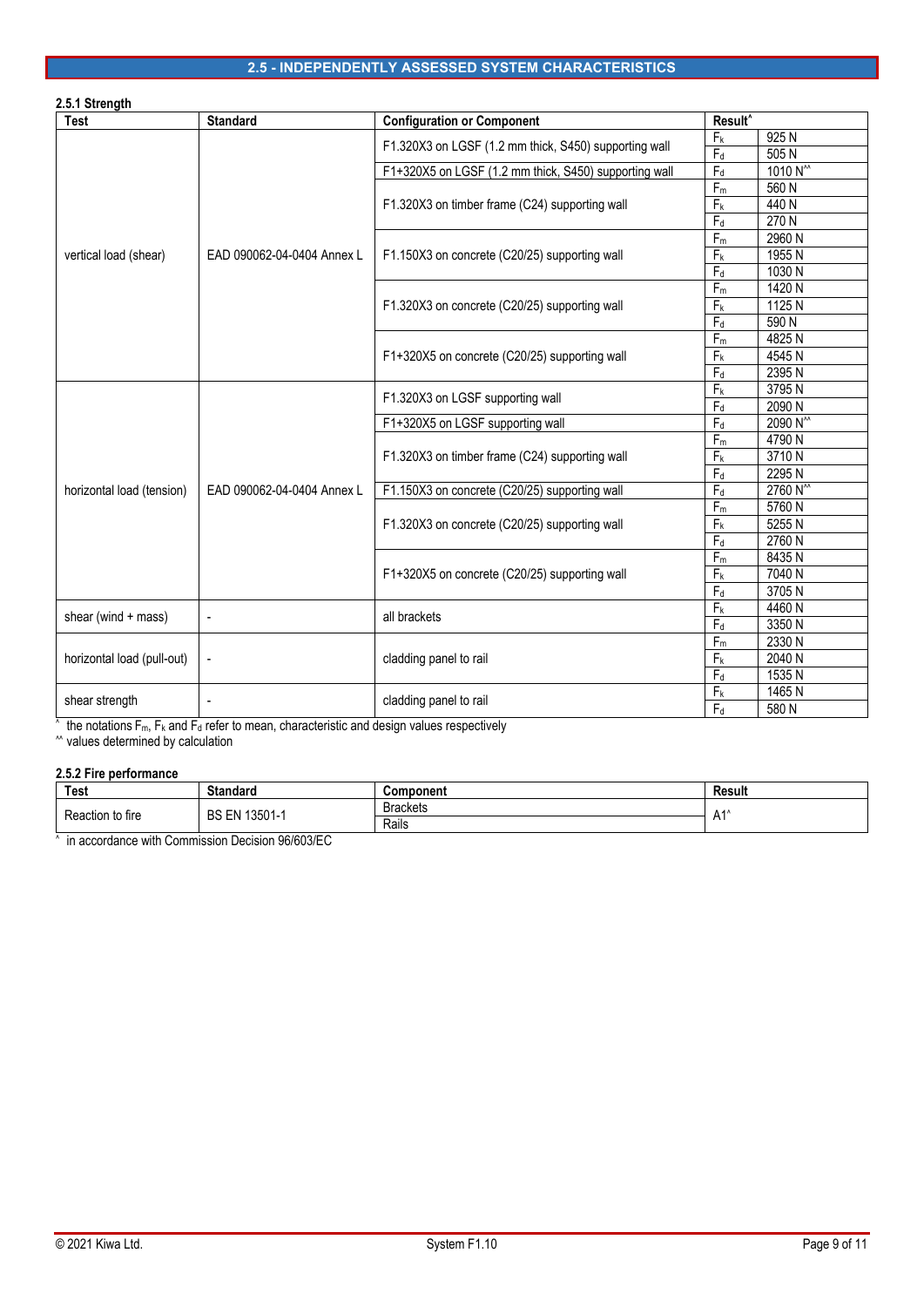## **CHAPTER 3 - CDM, NATIONAL BUILDING REGULATIONS AND THIRD-PARTY ACCEPTANCE**

### **3.1 - THE CONSTRUCTION (DESIGN AND MANAGEMENT) REGULATIONS 2015 AND THE CONSTRUCTION (DESIGN AND MANAGEMENT) REGULATIONS (NORTHERN IRELAND) 2016**

Information in this Agrément may assist the client, Principal Designer/CDM co-ordinator, designer and contractors to address their obligations under these Regulations.

## **3.2 - THE NATIONAL BUILDING REGULATIONS**

In the opinion of Kiwa Ltd., the System, if installed and used in accordance with Chapter 2 of this Agrément, can satisfy or contribute to satisfying the relevant requirements of the following national Building Regulations.

This Agrément shall not be construed to confer compliance of any project-specific design with the national Building Regulations.

### **3.2.1 England**

### **The Building Regulations 2010 And Subsequent Amendments**

- A1(1)(2) Loading the System can sustain and transmit dead, imposed and wind loads normally encountered in the UK to a supporting wall
- B4(1) External fire spread the System components do not contribute to the spread of fire over walls and from one building to another
- Regulation 7(1) Materials and workmanship the System is manufactured from suitably safe, durable materials for the application and can be installed to give a satisfactory performance

### **3.2.2 Wales**

### **The Building Regulations 2010 And Subsequent Amendments**

- A1(1)(2) Loading the System can sustain and transmit dead, imposed and wind loads normally encountered in the UK to a supporting wall
- B4(1) External fire spread the System components do not contribute to the spread of fire over walls and from one building to another
- Regulation 7(1) Materials and workmanship the System is manufactured from suitably safe, durable materials for the application and can be installed to give a satisfactory performance

#### **3.2.3 Scotland**

### **The Building (Scotland) Regulations 2004 And Subsequent Amendments**

## **3.2.3.1 Regulation 8(1)(2) Durability, workmanship and fitness of materials**

 The System is manufactured from acceptable materials and is adequately resistant to deterioration and wear under normal service conditions, provided it is installed in accordance with the requirements of this Agrément

### **3.2.3.2 Regulation 9 Building Standards - Construction**

- 1.1(a) Structure the System can sustain and transmit dead, imposed and wind loads normally encountered in the UK to a supporting wall
- 2.7 Spread on external walls the System components do not contribute to the spread of fire on walls and from one building to another
- 7.1(a)(b) Statement of sustainability the System can contribute to satisfying the relevant Requirements of Regulation 9, Standards 1 to 6, and will therefore contribute to a construction meeting a bronze level of sustainability as defined in this Standard. In addition, the Product can contribute to a construction meeting a higher level of sustainability, as defined in this Standard

#### **3.2.3.3 Regulation 12 Building Standards - Conversions**

 All comments given under Regulation 9 also apply to this Regulation, with reference to Schedule 6 of the Building (Scotland) Regulations 2004 and subsequent amendments and clause 0.12 of the Technical Handbook (Domestic) and clause 0.12 of the Technical Handbook (Non-Domestic)

### **3.2.4 Northern Ireland**

### **The Building Regulations (Northern Ireland) 2012 And Subsequent Amendments**

- 23(a)(i)(iii)(b) Fitness of materials and workmanship the System is manufactured from materials which are suitably safe and acceptable for use as described in this Agrément
- 30(a)(b) Structure, stability the System can sustain and transmit dead, imposed and wind loads normally encountered in the UK to a supporting wall
- 36(a) External fire spread the System components do not contribute to the spread of flame over an external surface and the spread of fire from one building to another

### **3.3 - THIRD-PARTY ACCEPTANCE**

None requested by the Agrément holder.